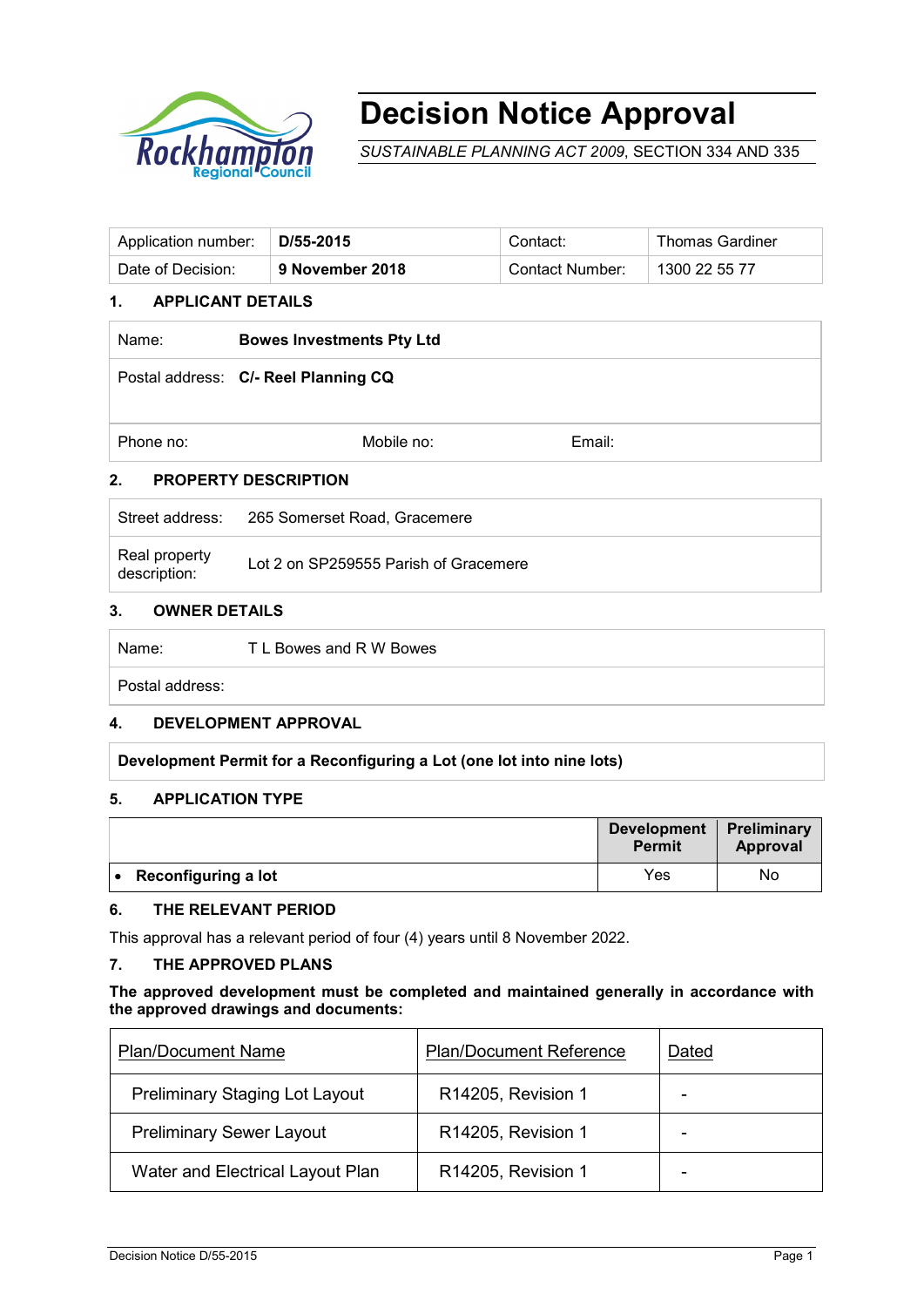| <b>Plan/Document Name</b>                                | <b>Plan/Document Reference</b> | Dated        |
|----------------------------------------------------------|--------------------------------|--------------|
| Water Network Analysis Report                            | 1335                           | 13 July 2015 |
| <b>Stormwater Catchment Plan</b>                         | R14205, Revision 1             |              |
| Stormwater Basin Plan                                    | R14205, Revision 1             |              |
| <b>Channel Cross Sections Plan</b>                       | R14205, Revision 1             |              |
| <b>Stormwater Water Quality</b><br><b>Catchment Plan</b> | R <sub>14205</sub>             |              |
| Stormwater Management Plan                               | R14205, Revision 1             |              |
| Road Hierarchy Plan                                      | R14205, Revision 1             |              |
| Road Layout Plan                                         | R14205-SK08, Revision 1        |              |
| <b>Intersection Details Plan</b>                         | R14205, Revision 1             |              |
| Intersection Sight Distance Plan                         | R14205, Revision 1             |              |
| Vehicle Turnpath Plan                                    | R14205, Revision 1             |              |
| <b>Regional Stormwater</b><br>Management Plan            | B13313.W.01D                   | March 2014   |

## **8. FURTHER DEVELOPMENT PERMITS REQUIRED**

| Type of development permit required | Subject of the required development permit |
|-------------------------------------|--------------------------------------------|
| <b>Operational Works</b>            | Road Works                                 |
|                                     | Sewerage Works                             |
|                                     | Water Works                                |
|                                     | Stormwater Works                           |
|                                     | Inter-allotment Drainage Works             |
|                                     | Site Works                                 |

## **9. SUPERSEDED PLANNING SCHEME** NO

#### **10. REFERRAL AGENCIES**

The following Referral Agencies were activated by this application.

**Referrals** *–* **Other development made assessable under schedule 3 (whether or not the development is also assessable under a planning scheme, temporary local planning instrument or preliminary approval to which section 242 of the** *Sustainable Planning Act* **applies)**

| For an application involving                                                                                                                                      | Name of agency                                                       | <b>Status</b>         | <b>Address</b>                                                                                |  |
|-------------------------------------------------------------------------------------------------------------------------------------------------------------------|----------------------------------------------------------------------|-----------------------|-----------------------------------------------------------------------------------------------|--|
| DEVELOPMENT IMPACTING ON A STATE-CONTROLLED ROAD                                                                                                                  |                                                                      |                       |                                                                                               |  |
| An aspect of development<br>identified in schedule 9 that-<br>is for a purpose mentioned<br>(a)<br>in schedule 9, column 1;<br>and<br>meets or exceeds the<br>(b) | Department of<br>Infrastructure, Local<br>Government and<br>Planning | Concurrence<br>Agency | Online:<br>www.dilgp.gld.gov.au/MyDAS<br>Postal:<br><b>PO Box 113</b><br>Rockhampton Qld 4700 |  |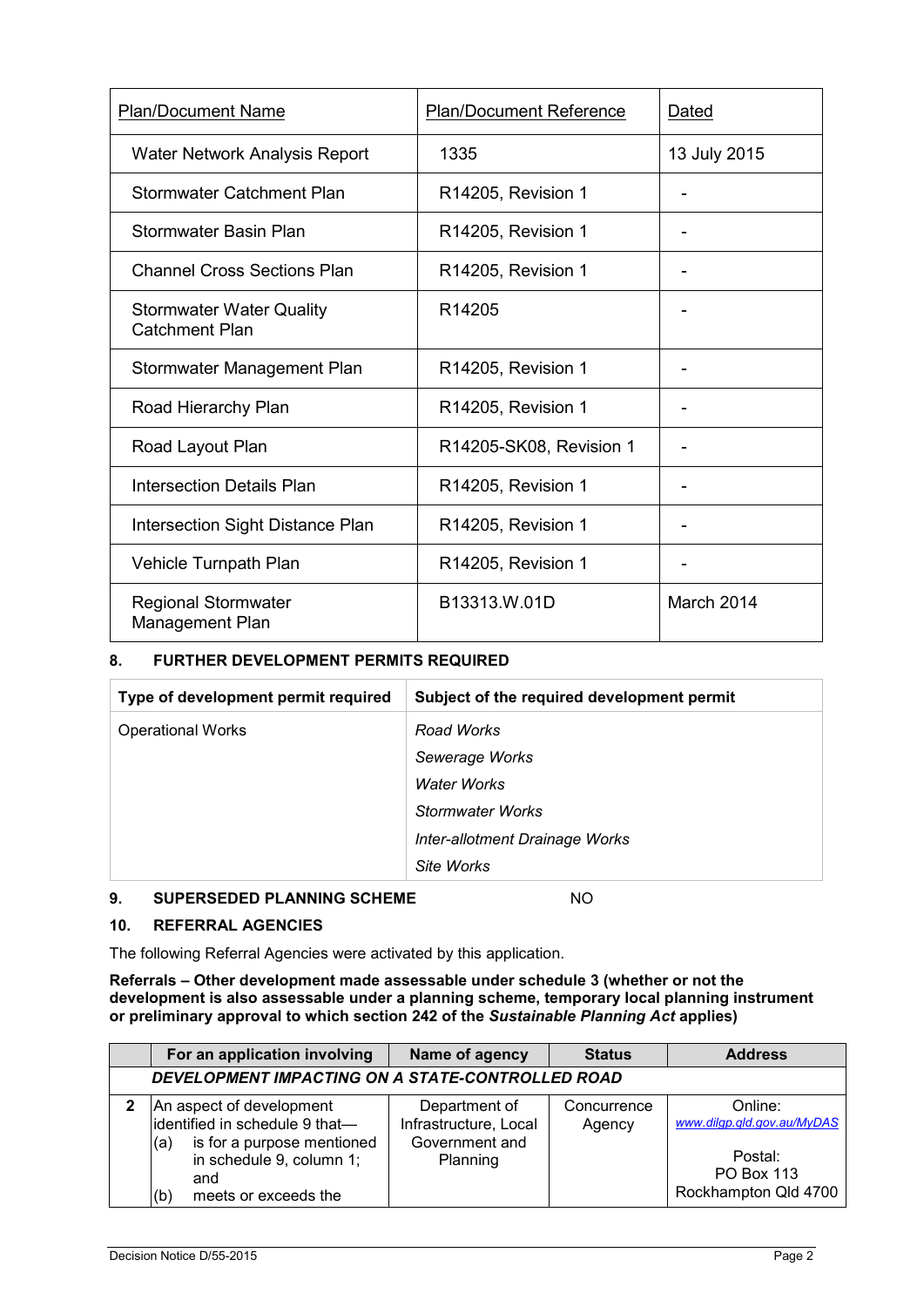| For an application involving                                                                                                                                                                                                        | Name of agency | <b>Status</b> | <b>Address</b> |
|-------------------------------------------------------------------------------------------------------------------------------------------------------------------------------------------------------------------------------------|----------------|---------------|----------------|
| threshold-<br>for development in<br>(i)<br>LGA population 1-<br>mentioned in<br>schedule 9, column 2<br>for the purpose; or<br>(ii) for development in LGA<br>population 2-mentioned<br>in schedule 9, column 3<br>for the purpose. |                |               |                |
| However, if the development is<br>for a combination of purposes<br>mentioned in the same item of<br>schedule 9, the threshold is for<br>the combination of purposes and<br>not for each purpose individually.                       |                |               |                |

#### **11. RIGHTS OF APPEAL**

Rights of appeal in relation to this application are attached.

#### **12. WHEN THE DEVELOPMENT APPROVAL TAKES EFFECT**

This development approval takes effect:

From the time the decision notice is given – if there is no submitter and the applicant does not appeal the decision to the court.

Or

When the submitter's appeal period ends  $-$  if there is a submitter and the applicant does not appeal the decision to the court.

Or

Subject to the decision of the court, when the appeal is finally decided  $-$  if an appeal is made to the court.

This approval will lapse unless substantially commenced within the above stated relevant periods (refer to sections 339 and 340 of *Sustainable Planning Act 2009* for further details).

#### **13. ASSESSMENT MANAGER**

| Name: | Tarnya Fitzgibbon<br><b>COORDINATOR</b> | Signature: | Date: 12 November 2018 |
|-------|-----------------------------------------|------------|------------------------|
|       | DEVELOPMENT ASSESSMENT                  |            |                        |

C/C. Department of Infrastructure, Local Government and Planning - [RockhamptonSARA@dilgp.qld.gov.au](mailto:RockhamptonSARA@dilgp.qld.gov.au)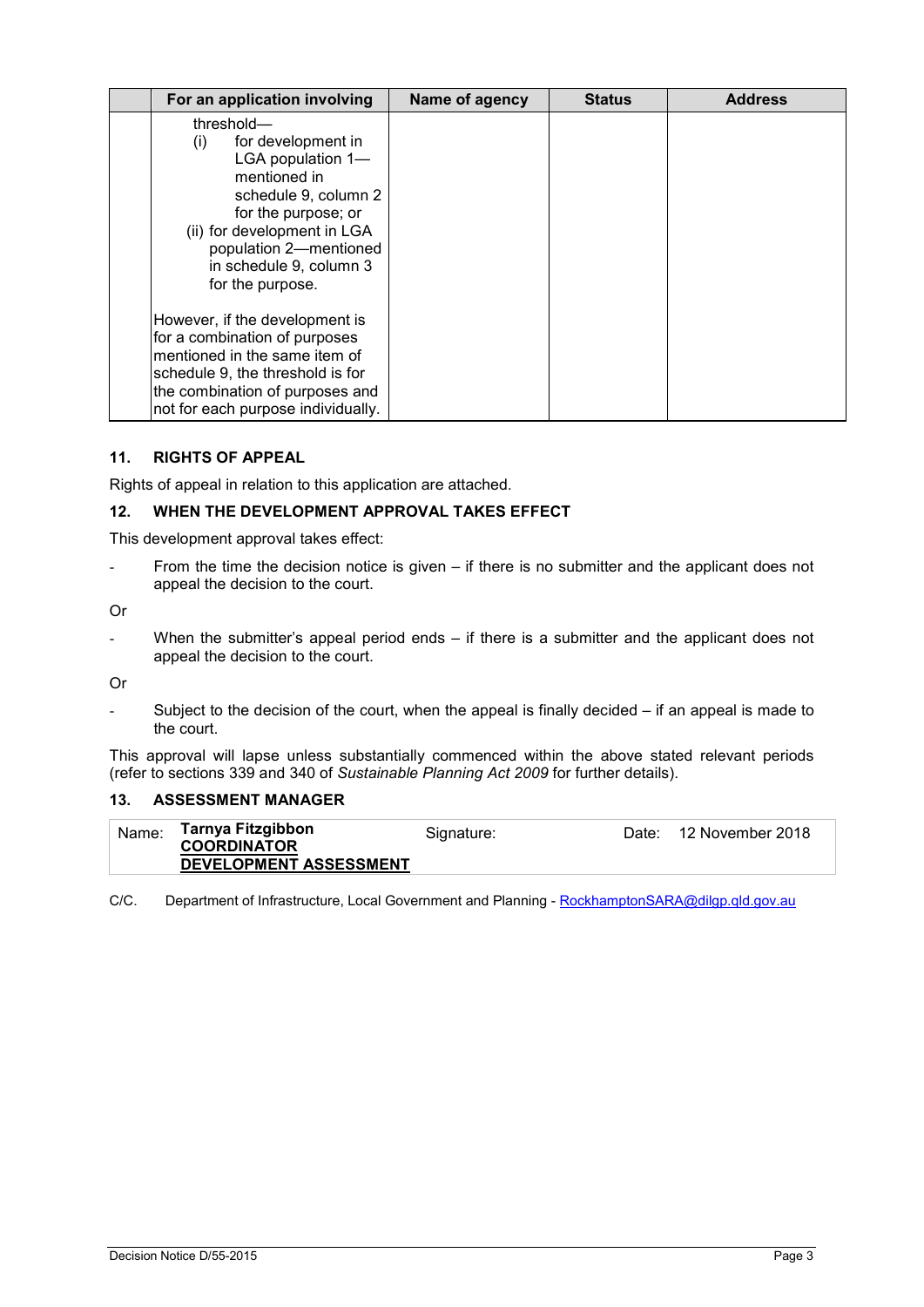

**Rockhampton Regional Council Conditions**

*SUSTAINABLE PLANNING ACT 2009*, *SECTION 335*

## 1.0 ADMINISTRATION

- 1.1 The Developer is responsible for ensuring compliance with this approval and the Conditions of the approval by an employee, agent, contractor or invitee of the Developer.
- 1.2 Where these Conditions refer to "Council" in relation to requiring Council to approve or to be satisfied as to any matter, or conferring on the Council a function, power or discretion, that role of the Council may be fulfilled in whole or in part by a delegate appointed for that purpose by the Council.
- 1.3 All conditions of this approval must be undertaken and completed to the satisfaction of Council, at no cost to Council.
- 1.4 All conditions, works, or requirements of this approval must be undertaken and completed prior to the issue of the Survey Plan Approval Certificate, unless otherwise stated.
- 1.5 Where applicable, infrastructure requirements of this approval must be contributed to the relevant authorities, at no cost to Council prior, to the issue of the Survey Plan Approval Certificate, unless otherwise stated.
- 1.6 The following further Development Permits must be obtained prior to the commencement of any works associated with its purposes:
	- 1.6.1 Operational Works:
		- (i) Road Works;
		- (ii) Sewerage Works;
		- (iii) Water Works;
		- (iv) Stormwater Works;
		- (v) Inter-allotment Drainage Works; and
		- (vi) Site Works.
- 1.7 Unless otherwise stated, all works must be designed, constructed and maintained in accordance with the relevant Council policies, guidelines and standards.
- 1.8 All engineering drawings/specifications, design and construction works must comply with the requirements of the relevant *Australian Standards* and must be approved, supervised and certified by a Registered Professional Engineer of Queensland.

#### 2.0 APPROVED PLANS AND DOCUMENTS

2.1 The approved development must be completed and maintained generally in accordance with the approved plans and documents, except where amended by the conditions of this permit:

| <b>Plan/Document Name</b>                | Plan/Document<br>Reference | Dated |
|------------------------------------------|----------------------------|-------|
| <b>Preliminary Staging Lot</b><br>Layout | R14205, Revision 1         |       |
| <b>Preliminary Sewer Layout</b>          | R14205, Revision 1         |       |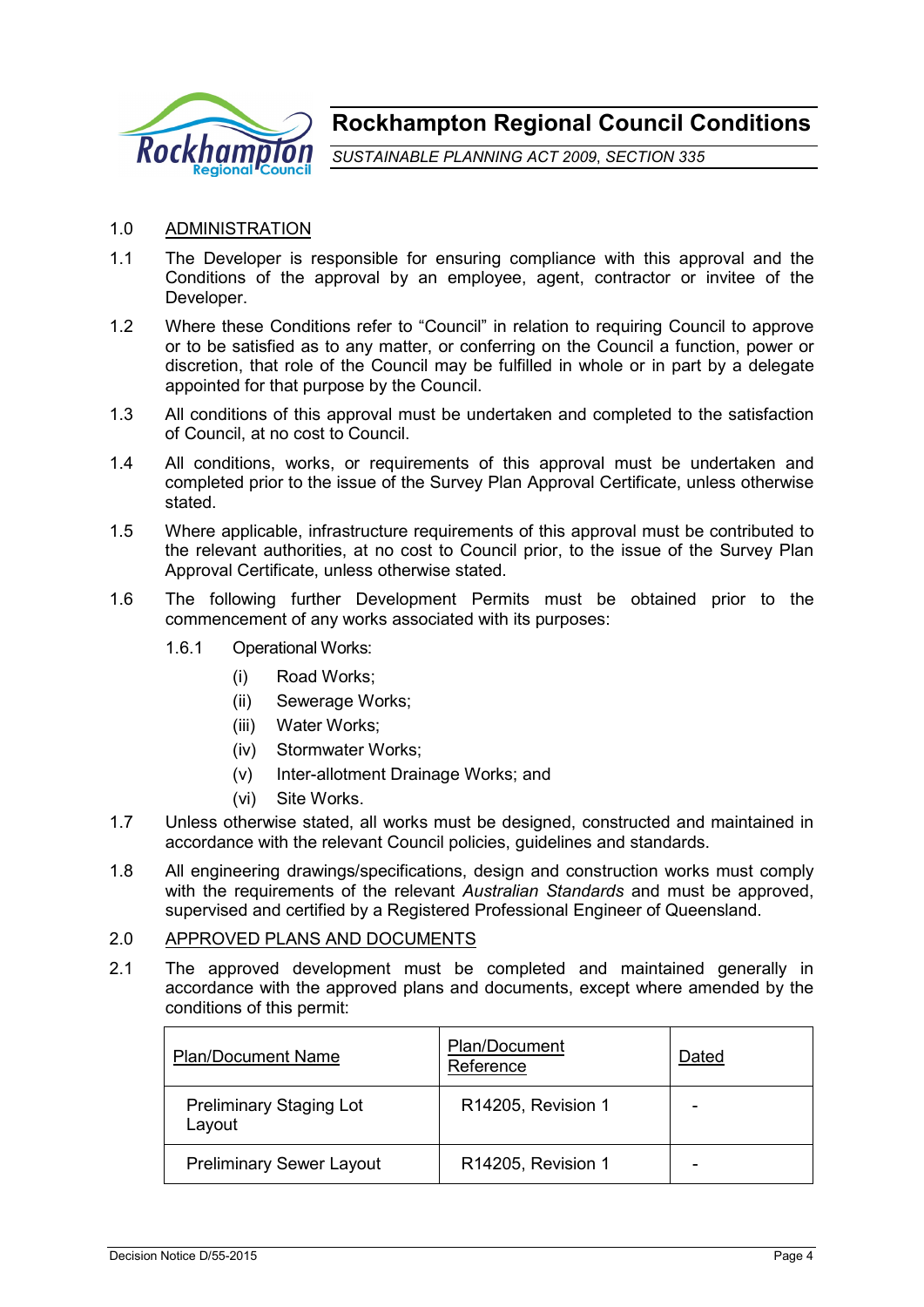| <b>Plan/Document Name</b>                                | Plan/Document<br>Reference | Dated        |
|----------------------------------------------------------|----------------------------|--------------|
| Water and Electrical Layout<br>Plan                      | R14205, Revision 1         |              |
| <b>Water Network Analysis</b><br>Report                  | 1335                       | 13 July 2015 |
| <b>Stormwater Catchment Plan</b>                         | R14205, Revision 1         |              |
| Stormwater Basin Plan                                    | R14205, Revision 1         |              |
| <b>Channel Cross Sections Plan</b>                       | R14205, Revision 1         |              |
| <b>Stormwater Water Quality</b><br><b>Catchment Plan</b> | R14205                     |              |
| Stormwater Management Plan                               | R14205, Revision 1         |              |
| Road Hierarchy Plan                                      | R14205, Revision 1         |              |
| Road Layout Plan                                         | R14205-SK08, Revision<br>1 |              |
| <b>Intersection Details Plan</b>                         | R14205, Revision 1         |              |
| <b>Intersection Sight Distance</b><br>Plan               | R14205, Revision 1         |              |
| Vehicle Turnpath Plan                                    | R14205, Revision 1         |              |
| <b>Regional Stormwater</b><br>Management Plan            | B13313.W.01D               | March 2014   |

- 2.2 Where there is any conflict between the conditions of this approval and the details shown on the approved plans and documents, the conditions of approval must prevail.
- 2.3 Where conditions require the above plans or documents to be amended, the revised document(s) must be submitted for approval by Council prior to the submission of a Development Application for Operational Works.

# 3.0 STAGED DEVELOPMENT

- 3.1 This approval is for a development to be undertaken in three discrete stages, namely:
	- 3.1.1 Lot 1 and Lot 55 (Stage One);
	- 3.1.2 Lot 2 and Lot 54 (Stage Two); and
	- 3.1.3 Lots 3 and 4, Lots 52 and 53 plus the balance lot (Stage Three).

in accordance with the approved plan (refer to condition 2.1).

The stages are not required to be undertaken in any chronological order.

Note: Stages Four to Ten do not form part of this approval and will be assessed as part of a future Reconfiguring a Lot application as indicated on the approved plan.

3.2 Unless otherwise expressly stated, the conditions must be read as being applicable to all stages.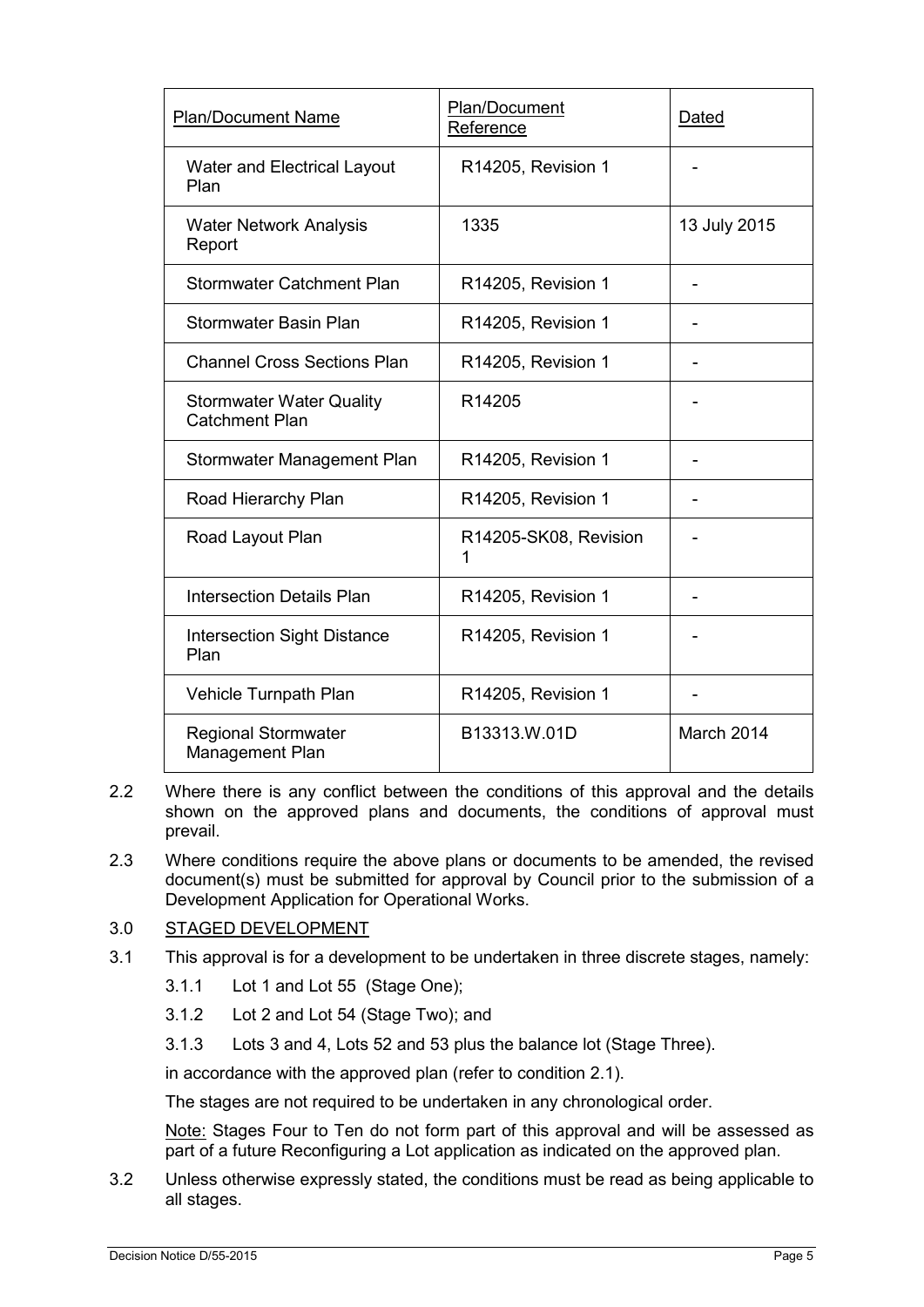# 4.0 ROAD WORKS

- 4.1 A Development Permit for Operational Works (road works) must be obtained prior to the commencement of any road works on the site.
- 4.2 All road works must be designed and constructed in accordance with the approved plans (refer to condition 2.1), *Capricorn Municipal Development Guidelines*, relevant *Australian Standards* and the provisions of a Development Permit for Operational Works (road works).
- 4.3 Road 1 must be designed and constructed to an Industrial Access standard (expect where additional reserve width is required for the drainage swales), with kerb and channel and drainage infrastructure. The retaining structures along the edge of the swales must be wholly contained within the property boundaries.
- 4.4 The design and construction of all temporary terminating roads must include a temporary turning area which complies with the relevant performance and technical criteria, and facilitates suitable turning movements for an intended design vehicle. The temporary turning area must permit the unimpeded development of the adjacent allotments, and must be constructed of material to minimise the potential of material being dispersed onto Road 1. In the event the surface is not performing adequately, the turning area must be sealed.

Note: This may require extensions to the road pavement, to the road reserves and/or provision of easements on the extensions of these roads.

- 4.5 An easement must be dedicated over the proposed turnaround area.
- 4.6 Traffic signs and pavement markings must be provided in accordance with the *Manual of Uniform Traffic Control Devices – Queensland*. Where necessary, existing traffic signs and pavement markings must be modified in accordance with the *Manual of Uniform Traffic Control Devices – Queensland*.
- 4.7 All new road infrastructure including any modifications to existing roads or intersections must be provided with road and public space lighting in accordance with the *Australian Standard AS1158 'Lighting for roads and public spaces'*.
- 4.8 All proposed roads including any extensions to the existing roads and associated stormwater systems must be designed and constructed in accordance with the *Capricorn Municipal Development Guidelines*.
- 4.9 Any application for a Development Permit for Operational Works (road works) must include details of the Council approved road names for all new roads.
- 4.10 Retaining walls must be wholly contained within the proposed private allotments and not be constructed as Council-owned infrastructure.
- 4.11 Any retaining structures above one (1) metre in height must be separately approved for structural adequacy by a Registered Professional Engineer of Queensland at design submission and certified on completion of construction for compliance with the design.

## 5.0 ACCESS WORKS

5.1 All vehicular access to and from proposed Lots 1 and 55, must be via Road 1 only. Direct vehicular access to Somerset Road is prohibited.

# 6.0 SEWERAGE WORKS

- 6.1 A Development Permit for Operational Works (sewerage works) must be obtained prior to the commencement of any sewerage works on the site.
- 6.2 All works must be designed and constructed in accordance with the approved plans (refer to condition 2.1), *Capricorn Municipal Development Guidelines*, *Water Supply (Safety and Reliability) Act*, *Plumbing and Drainage Act* and the provisions of a Development Permit for Operational Works (sewerage works).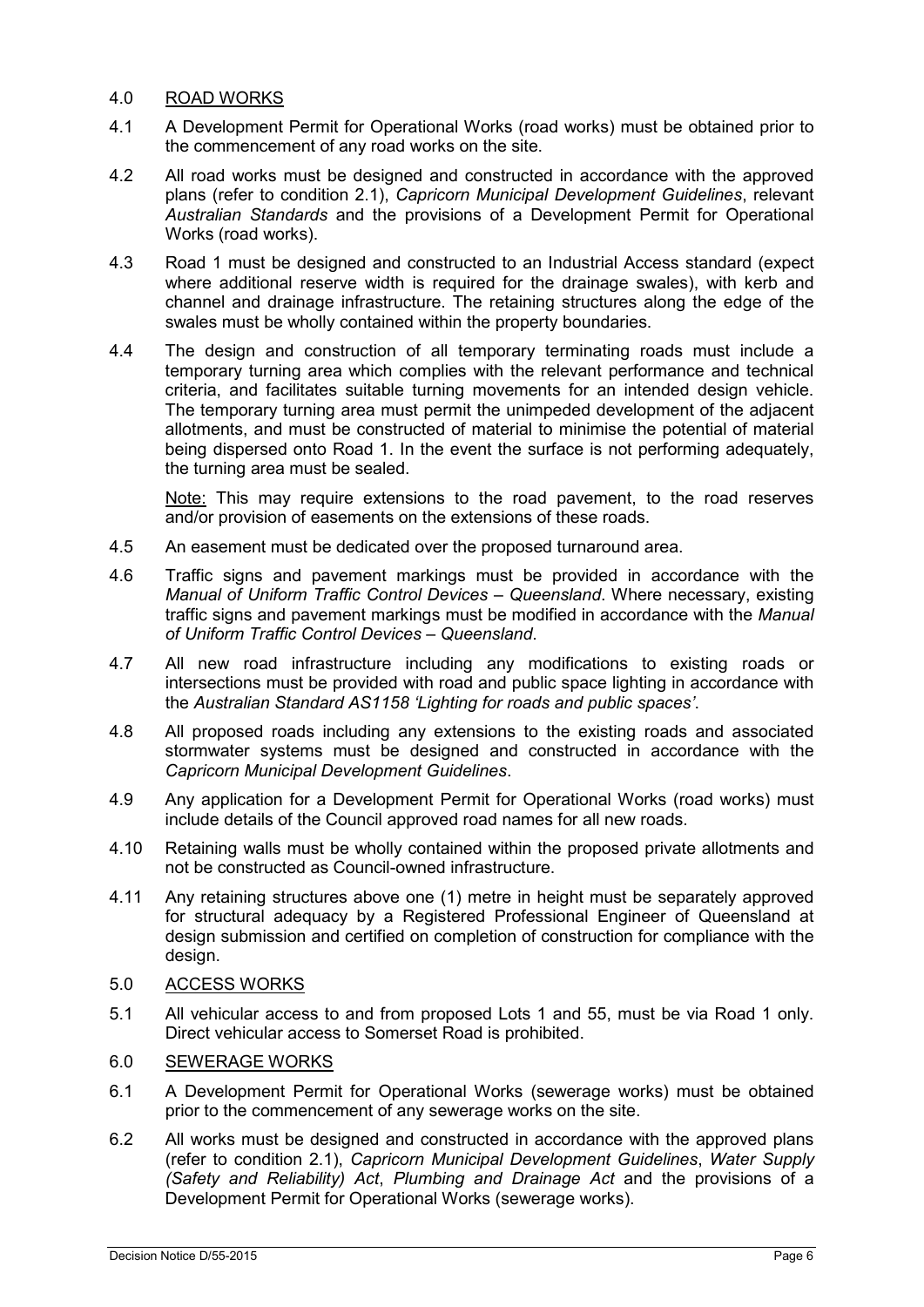- 6.3 All lots within the development must be connected to Council's reticulated sewerage network*.* Each of the proposed lots must be provided with its own separate sewer connection point, located wholly within its respective property boundary.
- 6.4 The provision of gravity sewerage to the development site must generally be in accordance with the approved plans (refer to condition 2.1).
- 6.5 Sewerage infrastructure(s) must be located outside of swales and drainage channels.
- 6.6 Easements must be provided over all sewerage infrastructure located within private property. The easement location(s) and width(s) must be in accordance with the requirements of the *Capricorn Municipal Development Guidelines*.
- 6.7 Any proposed sewerage access chambers located within a park or reserve, or below a ten (10) per cent Annual Exceedance Probability level, must be provided with bolt down lids.
- 6.8 The finished sewerage access chamber surface must be at a sufficient level to avoid ponding of stormwater above the top of the chamber. A heavy duty trafficable lid must be provided in the trafficable area.
- 6.9 Sewer connections located within trafficable areas must be raised or lowered to suit the finished surface levels and must be provided with heavy duty trafficable lids.

# 7.0 WATER WORKS

- 7.1 A Development Permit for Operational Works (water works) must be obtained prior to the commencement of any water works on the site.
- 7.2 All works must be designed and constructed in accordance with the approved plans (refer to condition 2.1), *Capricorn Municipal Development Guidelines*, *Water Supply (Safety and Reliability) Act*, *Plumbing and Drainage Act* and the provisions of a Development Permit for Operational Works (water works).
- 7.3 All lots within the development must be connected to Council's reticulated water network*.* Each of the proposed lots must be provided with its own separate water connection point, located wholly within its respective property boundary.
- 7.4 Easements must be provided over all water infrastructure located within private property. The easement location(s) and width(s) must be in accordance with the requirements of the *Capricorn Municipal Development Guidelines*.
- 7.5 All proposed reticulation mains must be interconnected to eliminate dead ends.

Note: Looped mains are permitted in cul-de-sacs.

- 7.6 A 150 millimetre diameter non-trunk water main must be constructed along the eastern and western sides of proposed Road 1. These proposed mains must be interconnected at various locations as indicated in the water network analysis report dated 13 July 2015. This non-trunk infrastructure is conditioned under section 665 of the *Sustainable Planning Act 2009*.
- 7.7 Water Supply layout and sizing must be consistent with the findings of a completed Water Supply Network Analysis report dated 13 July 2015 prepared by Fitzroy River Water.
- 7.8 An easement, with a minimum width of five (5) metres, must be provided along the rear boundary of proposed balance lot for the future extension of trunk water supply infrastructure.

Note: This easement may be extinguished when a road reserve is established in this location in the future.

# 8.0 STORMWATER WORKS

8.1 A Development Permit for Operational Works (stormwater works) must be obtained prior to the commencement of any stormwater works on the site.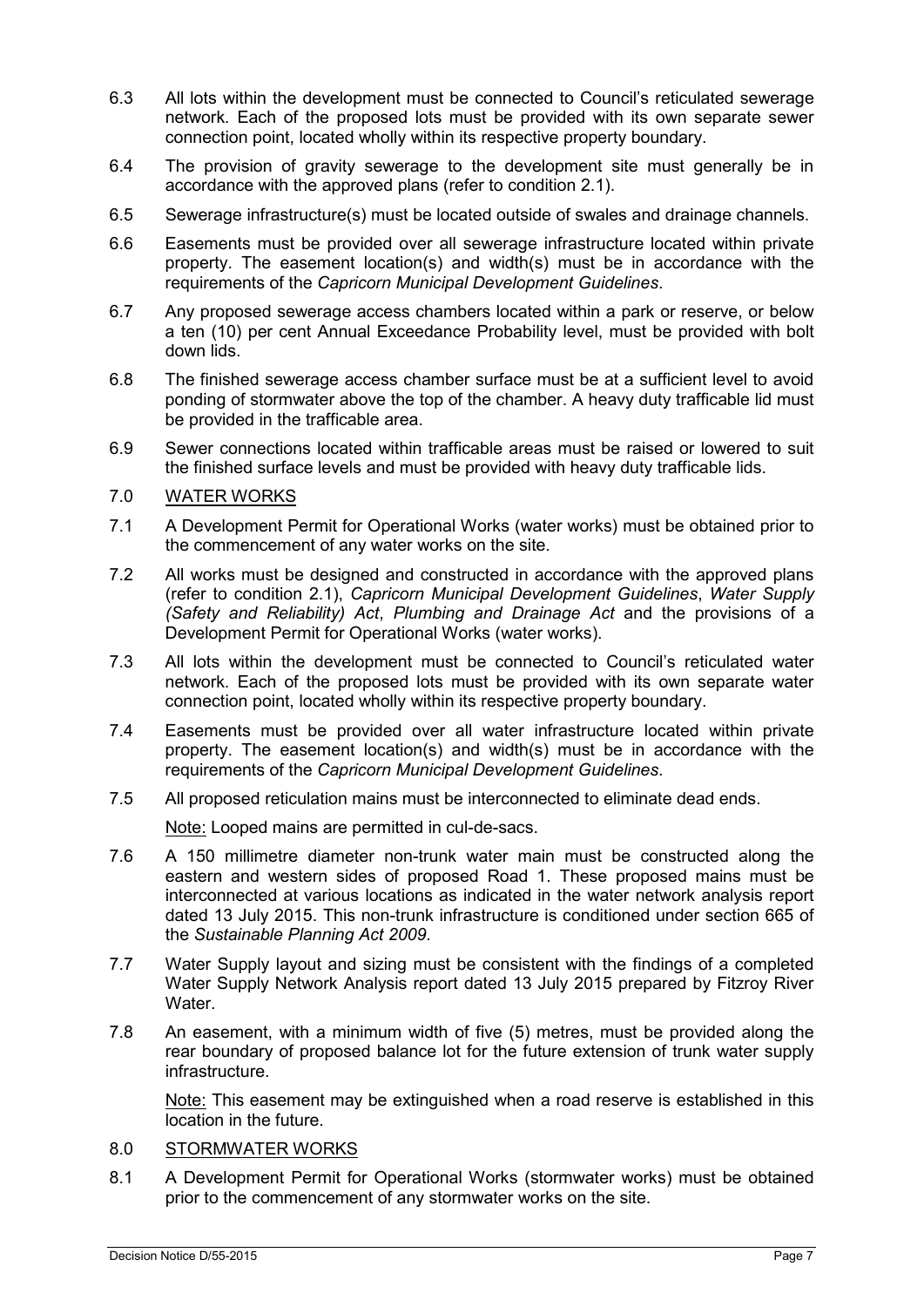- 8.2 All stormwater drainage works must be designed and constructed in accordance with the approved plans (refer to condition 2.1), *Queensland Urban Drainage Manual*, *Capricorn Municipal Development Guidelines*, sound engineering practice and the provisions of a Development Permit for Operational Works (stormwater works).
- 8.3 All stormwater must drain to a demonstrated lawful point of discharge and must not adversely affect surrounding land or infrastructure in comparison to the predevelopment condition, including but not limited to blocking, altering or diverting existing stormwater runoff patterns or having the potential to cause damage to other infrastructure.
- 8.4 Any application for a Development Permit for Operational Works (stormwater works) must include an assessment of how the development meets the stormwater management design objectives in *State Planning Policy 2014*.
- 8.5 Each allotment must be designed so as to be flood free in a one (1) per cent Annual Exceedance Probability defined flood event and self-draining.
- 8.6 The development must not increase peak stormwater runoff for a selected range of storm events up to and including a one (1) per cent Annual Exceedance Probability defined flood event, for the post development condition.
- 8.7 Design and construct a detention system sufficient to attenuate the peak discharge from the site to ensure non-worsening to the extent that an actionable nuisance could result, for a range of design rainfall events up to and including a one per cent (1%) Annual Exceedance Probability defined flood event, in accordance with the provisions of the *Queensland Urban Drainage Manual*.
- 8.8 Detailed design of the proposed detention basin and any cross drainage structures must include all required safety measures and facilities to ensure the safety of the public in accordance with the *Queensland Urban Drainage Manual.*
- 8.9 Design and construct the proposed swale drains to accommodate the peak discharge from the associated catchment(s).
- 8.10 All land proposed and dedicated as major overland flow path (Q100) must be able to contain all earthworks and batters including freeboard and access and maintenance provisions consistent with the *Queensland Urban Drainage Manual*.
- 8.11 Any application for a Development Permit for Operational Works (stormwater works) must be accompanied by a management and maintenance plan for the proposed detention basin / retention systems.
- 8.12 Easements must be provided over all land assessed to be within a one (1) per cent Annual Exceedance Probability defined flood event.
- 8.13 Any application for a Development Permit for Operational Works (stormwater works) must be accompanied by updated Regional Stormwater Management Plan report with calculation based on appropriate fraction impervious value for catchment 506.

# 9.0 INTER-ALLOTMENT DRAINAGE

- 9.1 A Development Permit for Operational Works (inter-allotment drainage works) must be obtained prior to the commencement of any drainage works on the development site.
- 9.2 All inter-allotment drainage works must be designed and constructed in accordance with the approved plans (refer to condition 2.1), *Queensland Urban Drainage Manual, Capricorn Municipal Development Guidelines*, sound engineering practice and the provisions of a Development Permit for Operational Works (inter-allotment drainage works).
- 9.3 Inter-allotment drainage, must be designed and constructed in accordance with the *Queensland Urban Drainage Manual* and must be provided to any lot where it cannot be satisfactorily demonstrated that roof and allotment runoff associated with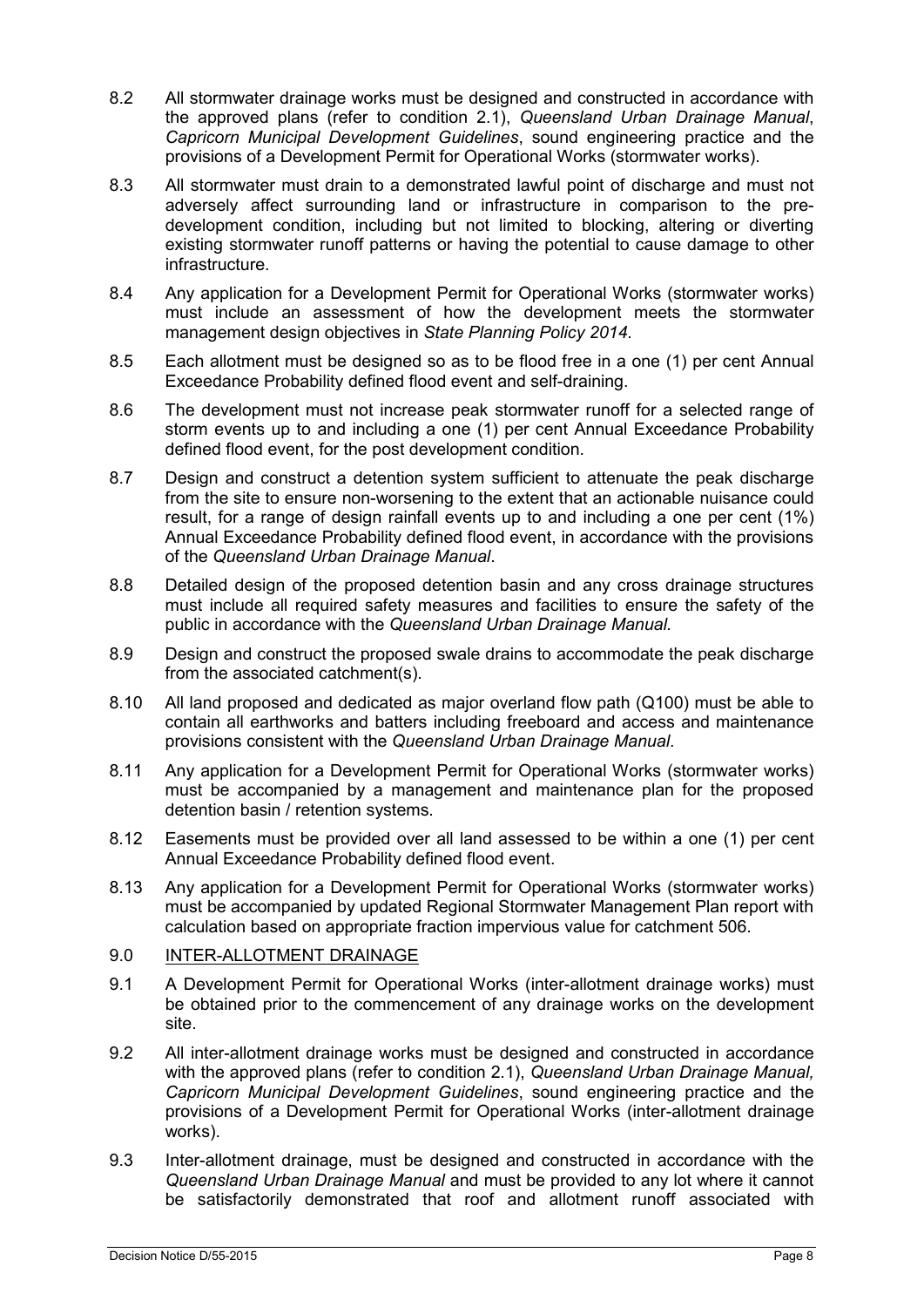development on that lot, could not reasonably be directed to the frontage kerb and channel or alternative lawful point of discharge.

- 9.4 Inter-allotment drainage systems and overland flow paths must be wholly contained within an easement, with a minimum width of three (3) metres. Easement documents must accompany the plan for endorsement by Council prior to the issue of the Survey Plan Approval Certificate.
- 10.0 SITE WORKS
- 10.1 A Development Permit for Operational Works (site works) must be obtained prior to the commencement of any site works.
- 10.2 Any application for a Development Permit for Operational Works (site works) must be accompanied by an earthworks plan which clearly identifies the following:
	- 10.2.1 the location of cut and/or fill;
	- 10.2.2 the type of fill to be used and the manner in which it is to be compacted;
	- 10.2.3 the quantum of fill to be deposited or removed and finished cut and/or fill levels;
	- 10.2.4 details of any proposed access routes to the site which are intended to be used to transport fill to or from the site; and
	- 10.2.5 the maintenance of access roads to and from the site so that they are free of all cut and/or fill material and cleaned as necessary.
- 10.3 All earthworks must be undertaken in accordance with *Australian Standard AS3798 "Guidelines on Earthworks for Commercial and Residential Developments".*
- 10.4 Site works must be constructed such that they do not, at any time, in any way restrict, impair or change the natural flow of runoff water, or cause a nuisance or worsening to surrounding land or infrastructure.
- 10.5 Retaining structures above one (1) metre in height that are not incidental works to a Development Permit for Building Works, must not be constructed unless separately and specifically certified by a Registered Professional Engineer of Queensland and must be approved as part of a Development Permit for Operational Works (site works).
- 10.6 Retaining structures close to or crossing sewerage infrastructure must comply with *Queensland Development Code, Mandatory Part 1.4 'Building over or near relevant infrastructure."* The structure must be self-supporting and no additional load must be applied to Council's sewerage infrastructure.
- 10.7 A detailed inspection and as-constructed records must be provided to Council by the consultant Registered Professional Engineer of Queensland prior to acceptance of the works. The consultant must include in the certification confirmation that the wall's foundation ground conditions nominated in the design were inspected and achieved during construction.
- 10.8 The approved design and/or the construction of the retaining walls must not be modified or altered without Council's prior written approval.
- 10.9 Any vegetation cleared or removed must be:
	- (i) mulched on-site and utilised on-site for landscaping purposes, in accordance with the landscaping plan approved by Council; or
	- (ii) removed for disposal at a location approved by Council;

within sixty (60) days of clearing. Any vegetation removed must not be burnt.

- 10.10 Large trees must not be planted within one (1) metre of the centreline of any sewerage infrastructure. Small shrubs and groundcover are acceptable.
- 10.11 All site works must be undertaken to ensure that there is: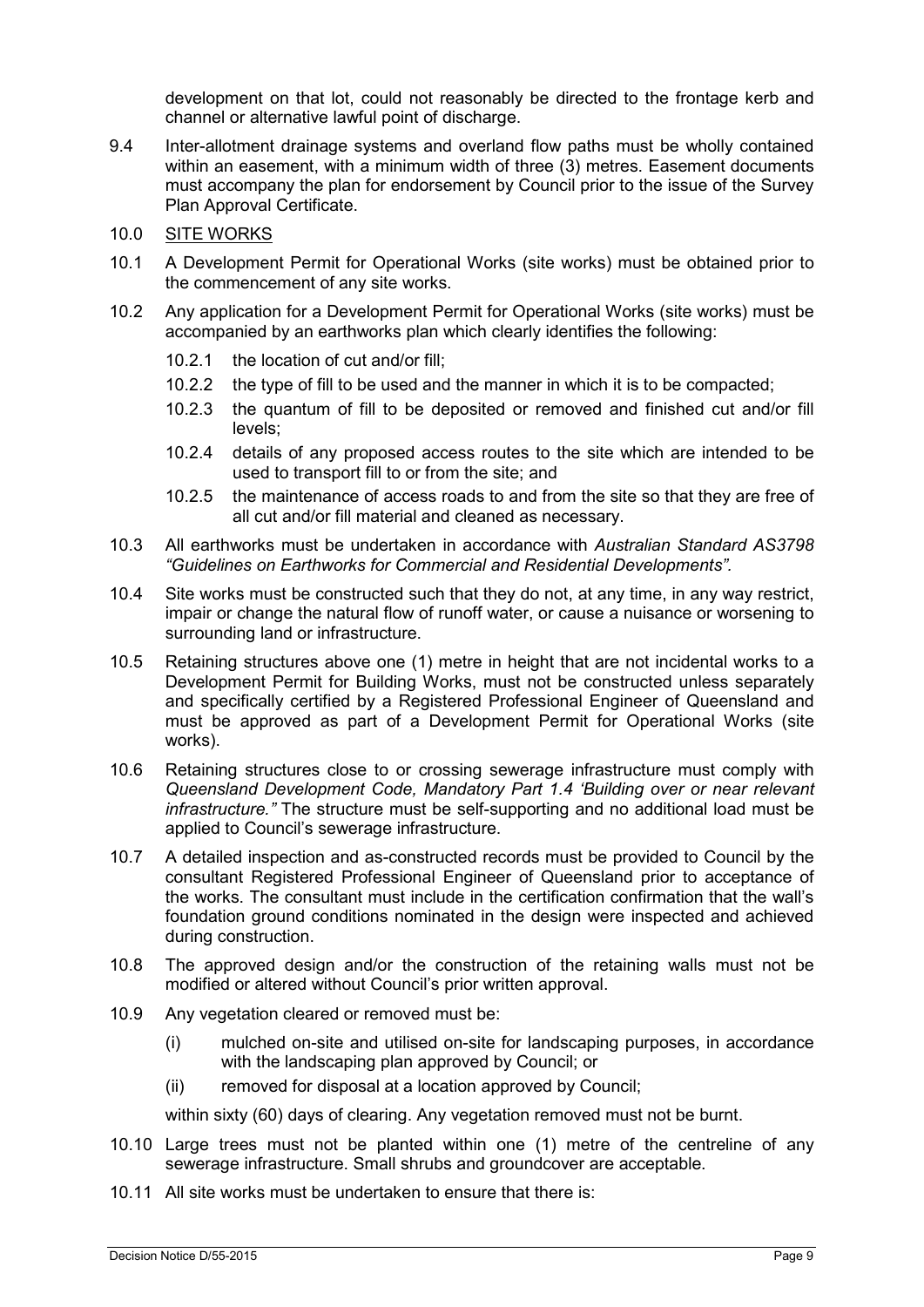- 10.11.1 no increase in upstream or downstream flood levels for all levels of immunity up to a one percent (1%) Annual Exceedance Probability defined flood event;
- 10.11.2 no increase in velocity profiles, for which no remedy exists to prevent erosion and/or scouring. In the event that modelling shows non-compliance with the above, works must be undertaken within the system to satisfy the above criteria for development; and
- 10.11.3 a lawful point of discharge to which the developed flows from the land drain.

# 11.0 ELECTRICITY AND TELECOMMUNICATIONS

- 11.1 Underground electricity and telecommunication connections must be provided to the proposed development to the standards of the relevant authorities.
- 11.2 Evidence must be provided of a certificate of supply with the relevant service providers to provide each lot with live electricity and telecommunication connections, in accordance with the requirements of the relevant authorities, prior to the issue of the Survey Plan Approval Certificate.

# 12.0 ASSET MANAGEMENT

- 12.1 Any alteration necessary to electricity, telephone, water mains, sewerage mains, and/or public utility installations resulting from the development or in connection with the development, must be at full cost to the Developer.
- 12.2 Any damage to existing kerb and channel, water supply and sewerage infrastructures, pathway or roadway (including removal of concrete slurry from public land, pathway, roads, kerb and channel and stormwater gullies and drainage lines) which may occur during any works carried out in association with the approved development must be repaired at full cost to the developer. This must include the reinstatement of the existing traffic signs and pavement markings which may have been removed.
- 12.3 'As constructed' information pertaining to assets to be handed over to Council and those which may have an impact on Council's existing and future assets must be provided prior to the issue of the Survey Plan Approval Certificate. This information must be provided in accordance with the Manual for Submission of Digital As Constructed Information.

# 13.0 ENVIRONMENTAL

- 13.1 Any application for a Development Permit for Operational Works must be accompanied by an Erosion and Sediment Control Plan that addresses, but is not limited to, the following:
	- (i) objectives;
	- (ii) site location and topography
	- (iii) vegetation;
	- (iv) site drainage;
	- (v) soils;
	- (vi) erosion susceptibility;
	- (vii) erosion risk;
	- (viii) concept;
	- (ix) design; and
	- (x) implementation,

for the construction and post construction phases of work.

13.2 The Environmental Management Plan approved as part of a Development Permit for Operational Works must be part of the contract documentation for the development works.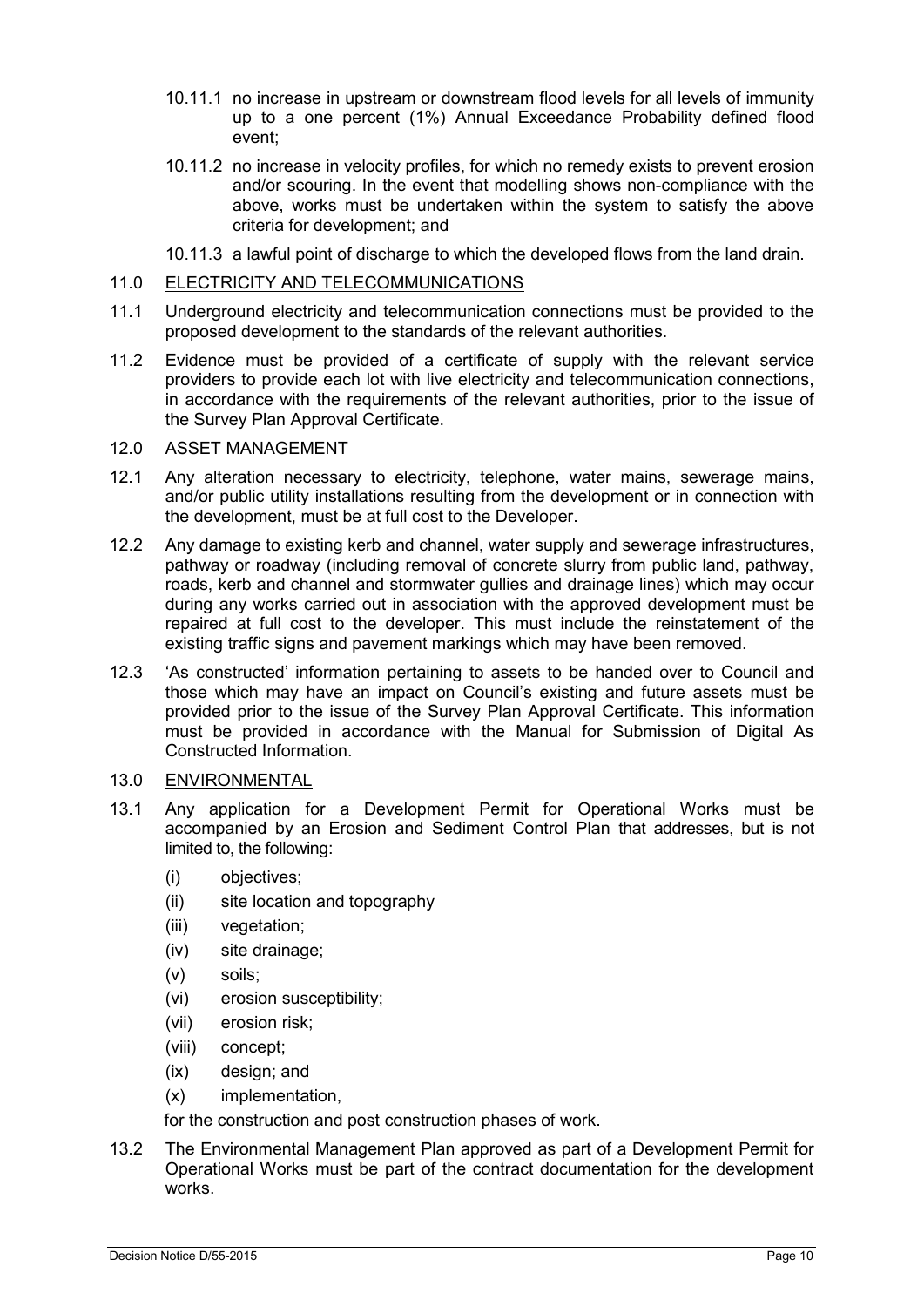- 13.3 An Erosion Control and Stormwater Control Management Plan prepared by a Registered Professional Engineer of Queensland in accordance with the *Capricorn Municipal Design Guidelines*, must be:
	- 13.3.1 implemented, monitored and maintained for the duration of the works, and until all exposed soil areas are permanently stabilised (for example, turfed, hydromulched, concreted, landscaped); and
	- 13.3.2 available on-site for inspection by Council Officers whilst all works are being carried out.

# 14.0 OPERATING PROCEDURES

14.1 All construction materials, waste, waste skips, machinery and contractors' vehicles must be located and stored or parked within the site. No storage of materials, parking of construction machinery or contractors' vehicles will be permitted in Somerset Road.

#### ADVISORY NOTES

NOTE 1. Aboriginal Cultural Heritage

It is advised that under section 23 of the *Aboriginal Cultural Heritage Act*, a person who carries out an activity must take all reasonable and practicable measures to ensure the activity does not harm Aboriginal Cultural Heritage (the "cultural heritage duty of care"). Maximum penalties for breaching the duty of care are listed in the Aboriginal Cultural Heritage legislation. The information on Aboriginal Cultural Heritage is available on the Department of Aboriginal and<br>Torres Strait Islander and Multicultural Partnerships website Partner ships www.datsip.qld.gov.au.

# NOTE 2. General Environmental Duty

General environmental duty under the *Environmental Protection Act* prohibits unlawful environmental nuisance caused by noise, aerosols, particles dust, ash, fumes, light, odour or smoke beyond the boundaries of the property during all stages of the development including earthworks, construction and operation.

## NOTE 3. General Safety Of Public During Construction

The *Work Health and Safety Act* and *Manual of Uniform Traffic Control Devices* must be complied with in carrying out any construction works, and to ensure safe traffic control and safe public access in respect of works being constructed on a road.

#### NOTE 4. Property Notes

All vehicular access to and from proposed Lots 1 and 55, must be via Road 1 only. Direct vehicular access to Somerset Road is prohibited.

# NOTE 5. Stormwater Treatment

A Lot scale bio-retention basin with adequate filter area is required at Material Change of Use application for the individual lots.

#### NOTE 6. Infrastructure Charges Notice

This application is subject to infrastructure contributions in accordance with Council policies. The contributions are presented on an Infrastructure Charges Notice which has been supplied with this decision notice.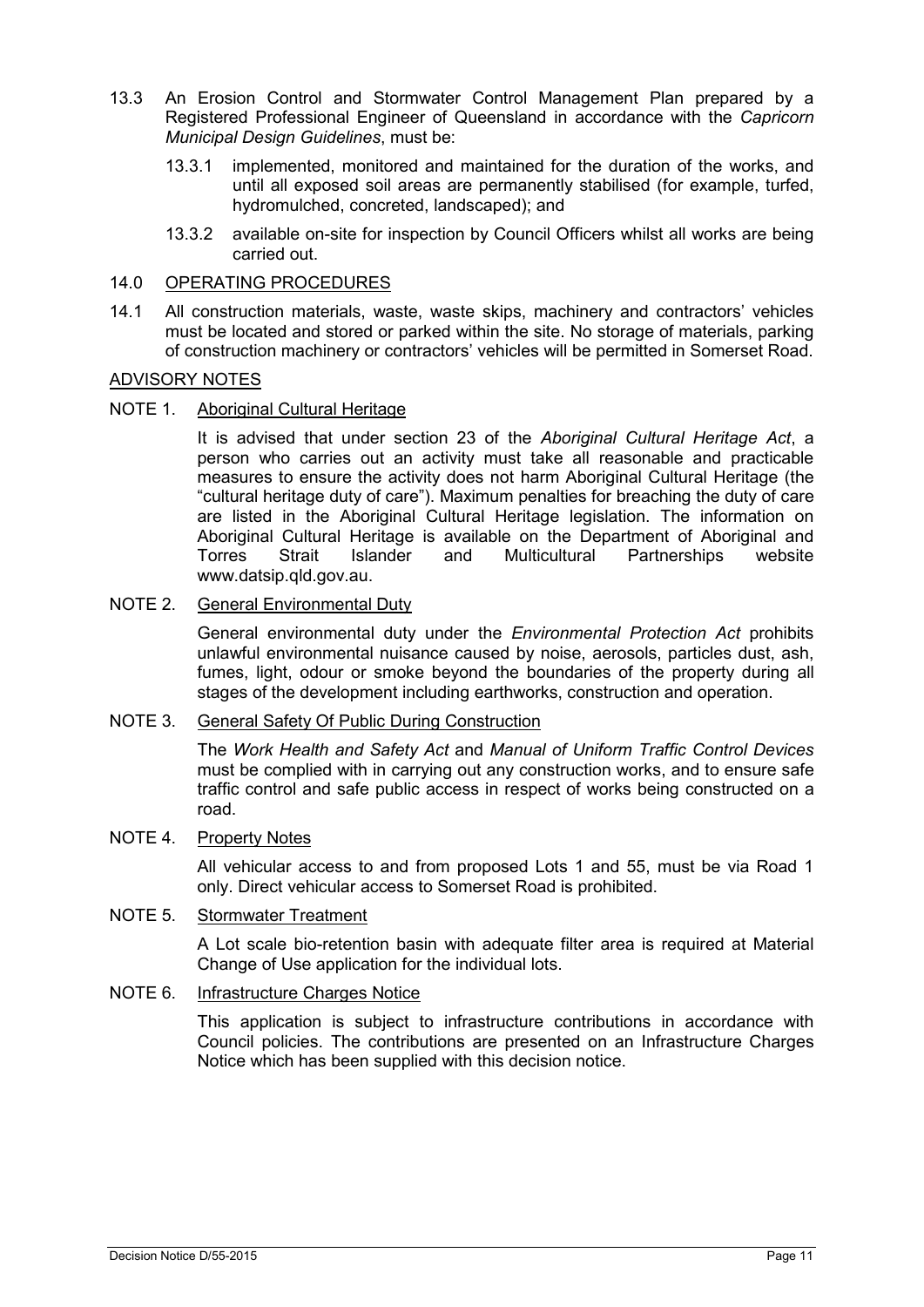

**Concurrence Agency Conditions - Department of Infrastructure, Local Government and Planning**

*SUSTAINABLE PLANNING ACT 2009*